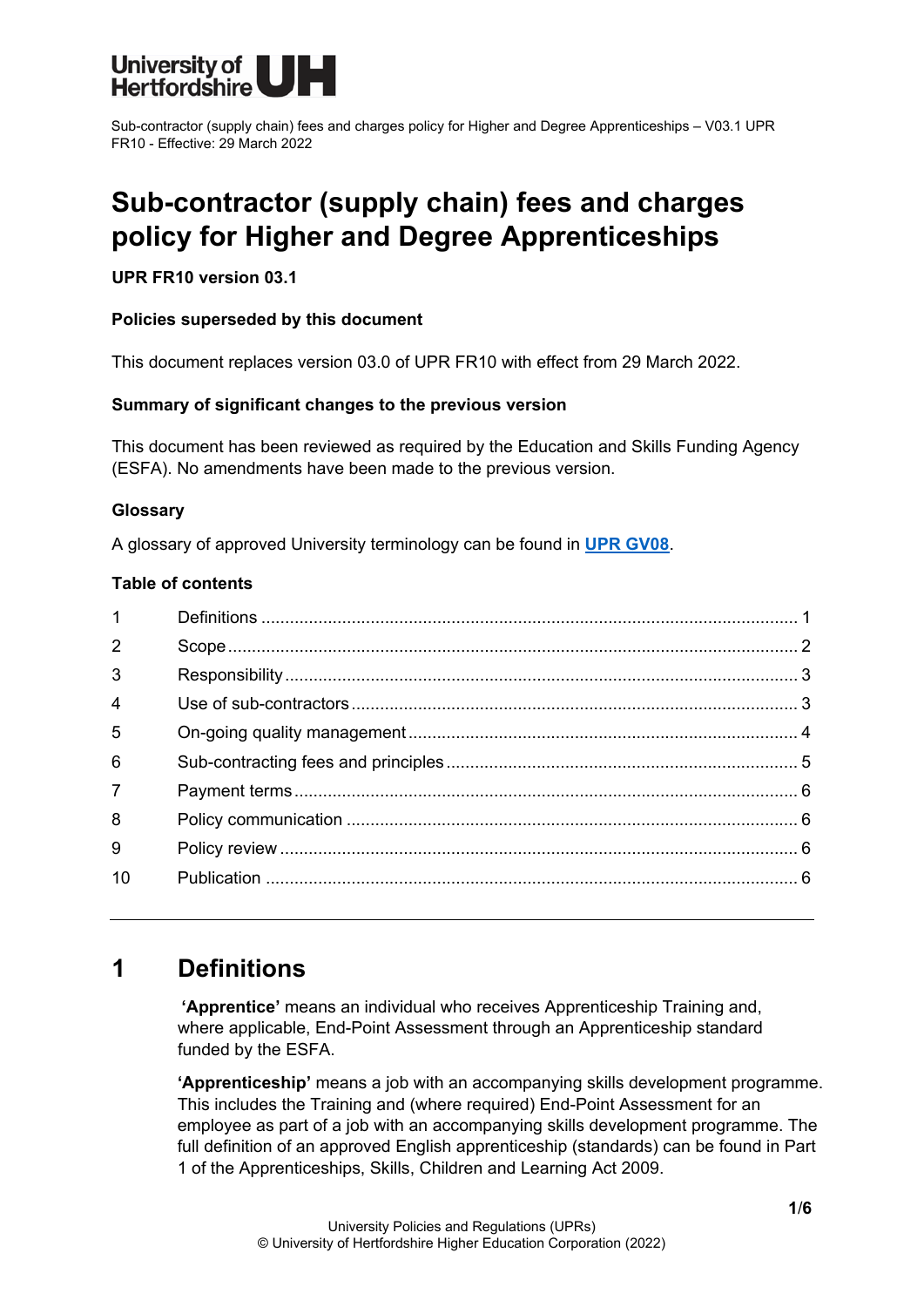**'Education and Skills Funding Agency' or 'ESFA'** means the Education and Skills Funding Agency, an executive agency of the Secretary of State for Education or any successor agency thereto.

**'Employer'** means an organisation that has a contract of service and an Apprenticeship agreement with an Apprentice. This can include an apprenticeship training agency (ATA). This may also include a company or charity whose PAYE scheme the Employer has connected to their apprenticeship service account in accordance with HMRC's definition of connected companies and charities. All references to an 'Employer' are in relation to the whole organisation and not individual sites or locations, groups, or companies linked by directors. It is envisaged, for the purposes of this Policy, that Employers will have a written contract with the University.

**'End-Point Assessment'** means a holistic and independent assessment of the knowledge, skills and behaviours, which have been learnt throughout an Apprenticeship standard. The requirements for End-Point Assessment are set out in the assessment plan for each specific standard.

**'Funding'** means the funding paid to the University towards the cost of Training and End-Point Assessment of Apprentices by the ESFA.

**'Funding Rules'** means the ESFA's funding and performance management rules for Employers, Main Providers and Employer Providers as amended from time to time. These rules form part of the terms and conditions for the use of funds in an Employer's apprenticeship service account or for government-employer coinvestment.

**'Main Provider'** means the provider who holds the contract with the Employer or partner organisation. The Main Provider remains accountable for the quality of all aspects of delivery and the actions of its subcontractors. For the purposes of this Policy, the University of Hertfordshire is the Main Provider.

**'Sub-Contractor'** means a legal entity that has a contractual relationship with the Main Provider to deliver Apprenticeship Training funded by the ESFA. This excludes Apprentice assessment organisations and other sub-contractors used for different services, including help with marketing or data management. This also excludes sub-contractors who deliver any Training to an Apprentice that is in addition to the Apprenticeship and not funded through this route.

**'Training'** means the delivery of training and on programme assessment by a Main Provider or any organisation contracted to a Main Provider for this purpose.

# <span id="page-1-0"></span>**2 Scope**

This Policy details how the University of Hertfordshire ("the University") will apply fees and charges to contracts with organisations sub-contracted to deliver Training for Apprenticeships on behalf of the University. It outlines the University's Supply Chain Charges and Fees policy for the period from August 2018 onwards. It is published in line with the ESFA's requirements stated in the Funding Rules. For the avoidance of doubt, this policy does not have general application to all subcontracting arrangements in which the University engages – it applies only to the subcontracting of Apprentice Training, in line with ESFA requirements.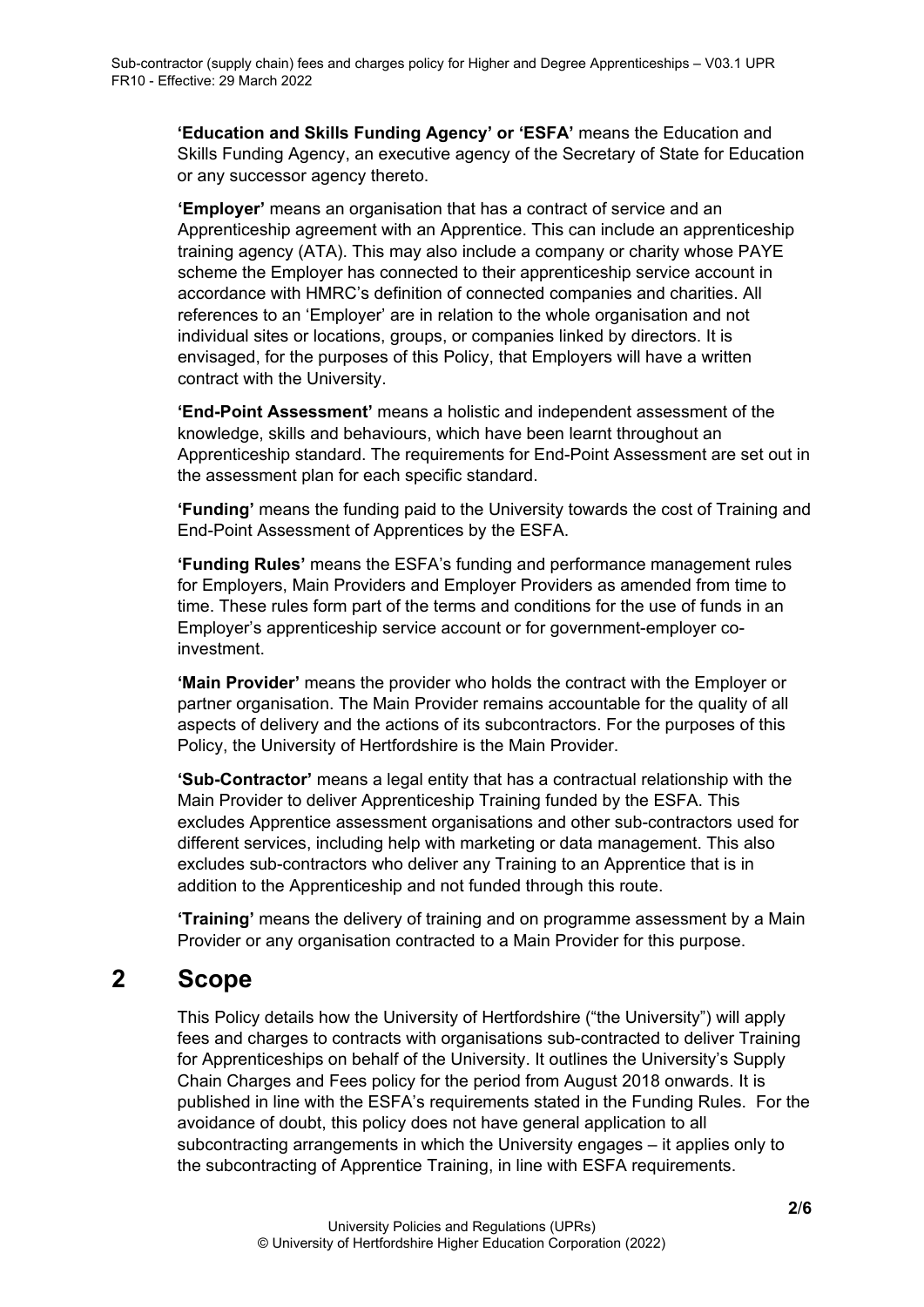Sub-contractor (supply chain) fees and charges policy for Higher and Degree Apprenticeships – V03.1 UPR FR10 - Effective: 29 March 2022

# <span id="page-2-0"></span>**3 Responsibility**

This Policy shall be overseen by the Secretary and Registrar, who shall ensure that all relevant Sub-contractors are made aware of it.

### <span id="page-2-1"></span>**4 Use of sub-contractors**

- 4.1 The University will enter into appropriate legally binding contracts with each Sub-Contractor where:
- 4.1.1 this will enhance the delivery of the Training for which the University has been funded by the ESFA; and/or
- 4.1.2 the Sub-Contractor delivers niche provision, ensuring high quality teaching and learning attributable to the Sub-Contractors' extensive and focussed experience in the specialist areas; and/or
- 4.1.3 this will ensure cost effectiveness of delivery; and/or
- 4.1.4 sub-contracting widens the range of access, participation and progression opportunities for Apprentices.
- 4.2 However, the University's Training will only be sub-contracted where:
- 4.2.1 appropriate due diligence (including in relation to academic quality, legal, health and safety and financial aspects) has been undertaken to ensure that the Sub-Contractor can reasonably be expected to deliver the Training in accordance with the standards set by the University;
- 4.2.2 the use of the Sub-Contractor has been approved by the University's Academic Development Committee, including validation of the Sub-Contractor's ability to deliver the agreed Training;
- 4.2.3 the University leads and maintains the relationship with each Employer and the University remains responsible for resolving any issues and disputes between the Employer and the Sub-Contractor; and
- 4.2.4 there is an appropriate legally binding contract with each Sub-Contractor which complies with ESFA requirements, including but not limited to provisions governing the following:
	- a the Apprenticeship Training and/or on-programme assessment which will be delivered by the University (and not by the Sub-Contractor) for any one Employer has some substance and is more than a token amount;
	- b the use of a Sub-Contractor has been agreed by each Employer at the start of an Apprenticeship;
	- c the Sub-Contractor is on the published Register of Apprenticeship Training Providers and has applied by the main or supporting application routes;
	- d requiring each Sub-Contractor which is on the Register of Apprenticeship Training Providers through the supporting application route to confirm that it will deliver less than £500,000 of Apprenticeship Training and on-programme assessment across all Main Providers and Employer- providers between 1 April and 31 March each year;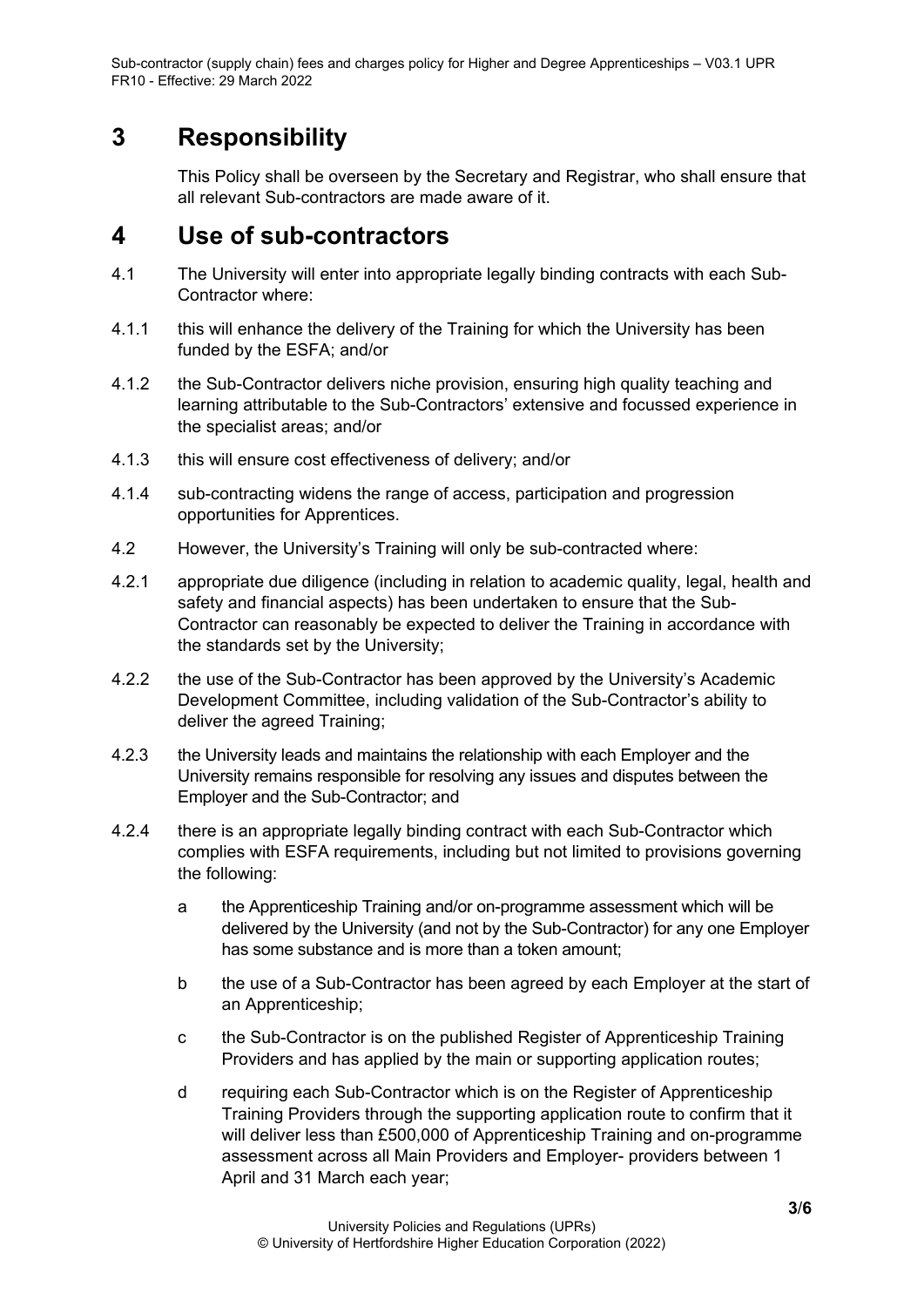- e an absolute prohibition on the Sub-Contractor further sub-contracting any of the Apprenticeship Training and/or on-programme assessment it delivers;
- f a breakdown of evidence requirements and details of submission deadlines; and
- g in accordance with the University's obligations under the Funding Rules, in the event that a Sub-Contractor undergoes a change of circumstance (including, for example, going into liquidation or administration, key delivery staff leaving the organisation, or removal of the Sub-Contractor from the Register of Apprenticeship Training Providers), the University will make alternative delivery arrangements for each Apprentice, in agreement with each Apprentice's Employer.

# <span id="page-3-0"></span>**5 On-going quality management**

- 5.1 The University is dedicated to delivering a high-quality service to all Apprentices undertaking its Training. Where the University feels that the use of a Sub-Contractor will enhance this delivery, the University will work collaboratively with the support of that Sub-Contractor to ensure delivery is of the highest standard.
- 5.2 The University has established robust processes to ensure that Sub-Contractors adhere to the University's academic quality standards and values. The quality of the sub-contracted provision will be monitored and managed through the University's existing quality assurance processes (pursuant to UPR AS17). The quality assurance processes include:
- 5.2.1 approval of Sub-Contractors through the University's Academic Development Committee;
- 5.2.2 approval and validation of the Sub-Contractors' ability to deliver the agreed Training;
- 5.2.3 quality assurance audits including a sample of progress reviews and Independent Learning Plans;
- 5.2.4 regular management meetings to ensure delivery success;
- 5.2.5 visits to the Sub-Contractor at short notice;
- 5.2.6 face-to-face interviews with Apprentices and the Sub-Contractor's staff;
- 5.2.7 direct observation of initial guidance, assessment and delivery of Training and/or on-programme assessment;
- 5.2.8 ensuring that the University complies with its Prevent duty and counter-terrorism legislation through its sub-contracting arrangements; and
- 5.2.9 annual monitoring and evaluation of programmes, including checking that the Apprentices exist and are eligible.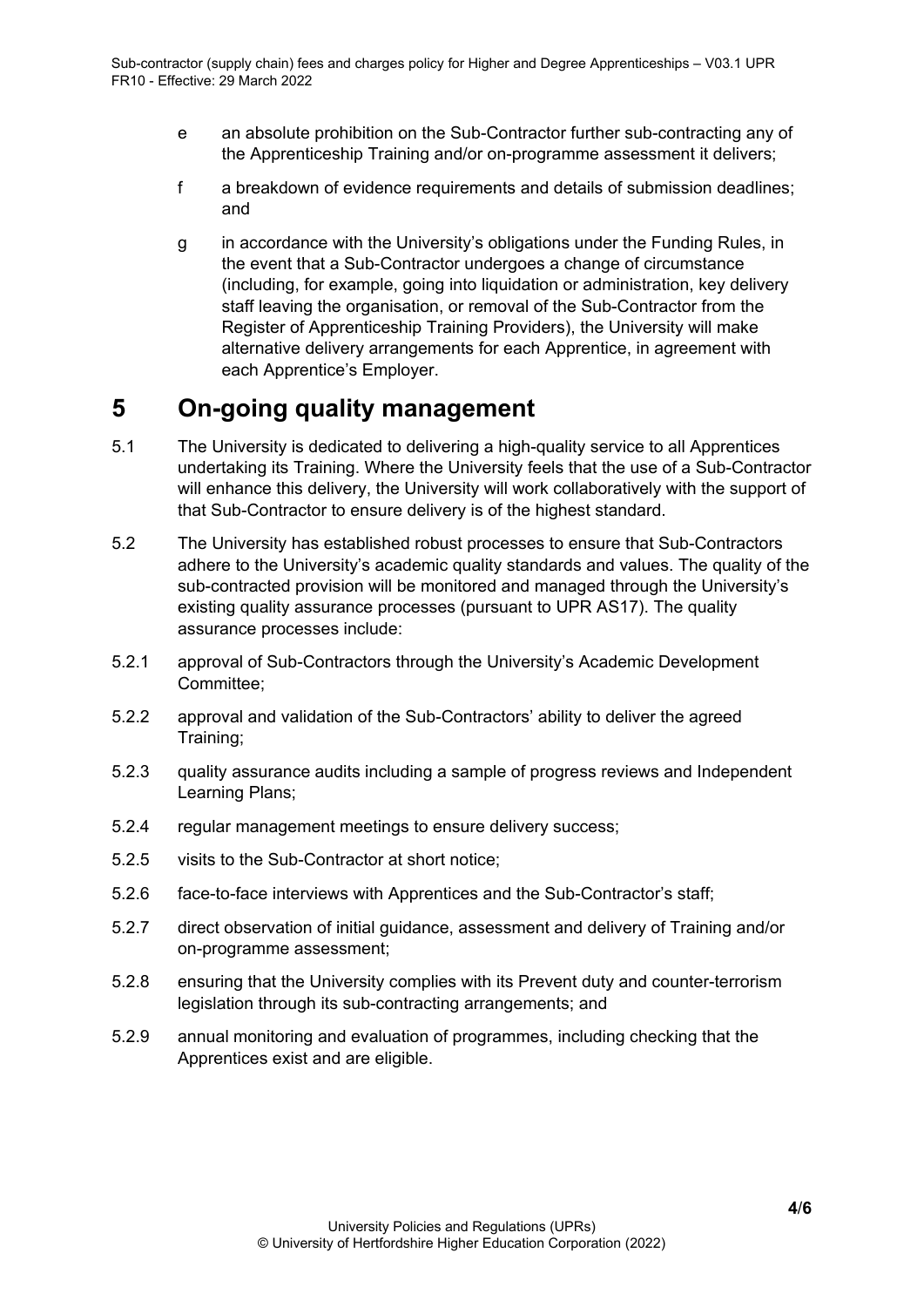# <span id="page-4-0"></span>**6 Sub-contracting fees and principles**

- 6.1 The University will retain a fee to cover management and administrative services ("**the Management Fee**"). The level of Management Fee will be calculated as a percentage of the total contract value agreed with the Sub-Contractor. This percentage will typically range from 10% to 25%. The final percentage agreed will vary depending on:
- 6.1.1 the overall assessment of risk following the University's due diligence checks (with factors including but not limited to):
	- a previous track record
	- b success levels and retention rates
	- c type of customers to be engaged
	- d financial sustainability of the Sub-Contractor
	- e health & safety
	- f type of provision to be undertaken
	- g contract duration
	- h learner feedback
	- i Employer feedback
	- j quality of documentation
	- k relevant Ofsted/QAA inspection reports
	- l location
	- m history of previous contracts (to date) with the University and their delivery;
	- n financial sustainability of the Sub-Contractor;
	- o size of the contract with regard to both Funding and number of Apprentices; and
	- p references.
- 6.1.2 The level of support required for the individual Sub-Contractor including, but not limited to:
	- a pre-contract advice and guidance;
	- b the amount of support required by the University to aid delivery, including:
		- i CPD opportunities and planned training and development;
		- ii Teaching, Learning and assessment observations and coaching;
		- iii Safeguarding, British Values, Prevent and Equality and Diversity support;
	- c the volume of support for audits of learning/visit evidence.